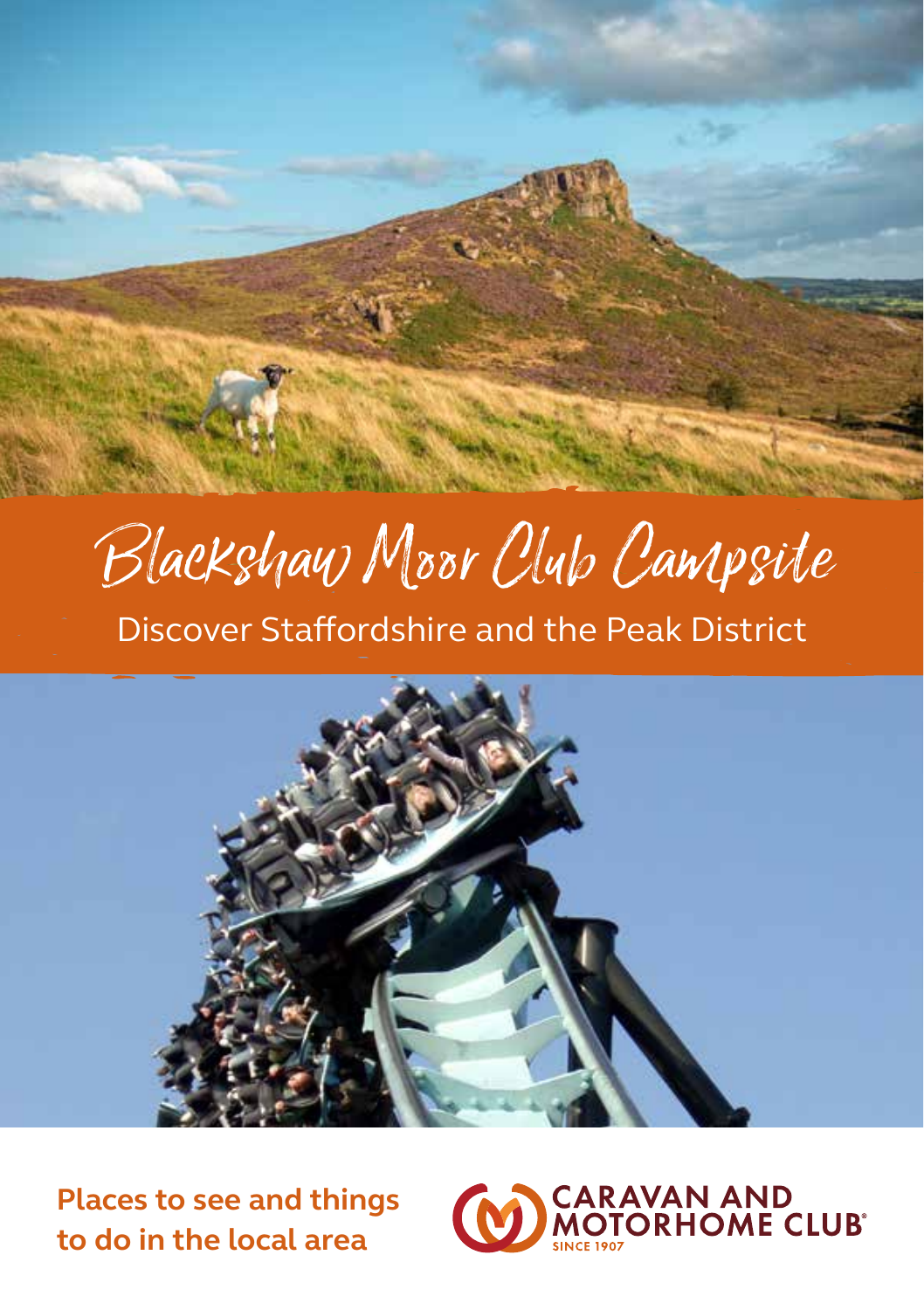

# Make the most of your time

# **Visit**

**1**

### **Brindley Mill Museum**

A restored 18th century working corn mill celebrating the work of James Brindley.

#### **Churnet Valley Railway 2**

Steam train journey through the picturesque Churnet Valley.

**3**

**4**

### **The Trentham Estate**

Gardens and lakes, adventure play and monkey forest and shopping village.

**Haddon Hall**

Medieval and Tudor Manor House with medieval kitchens, 17th century long gallery and beautiful terraced gardens.



Don't forget to check your Great Saving Guide for all the latest offers on attractions throughout the UK.



**camc.com/greatsavingsguide**

### **Alton Towers 5**

Thrilling rides and amazing live shows for all the family.

### **Poole's Cavern 6**

The most spectacular cavern in the Peak District.

#### **Rudyard Lake 7**

Enjoy fishing, sailing and canoeing at Rudyard Lake.

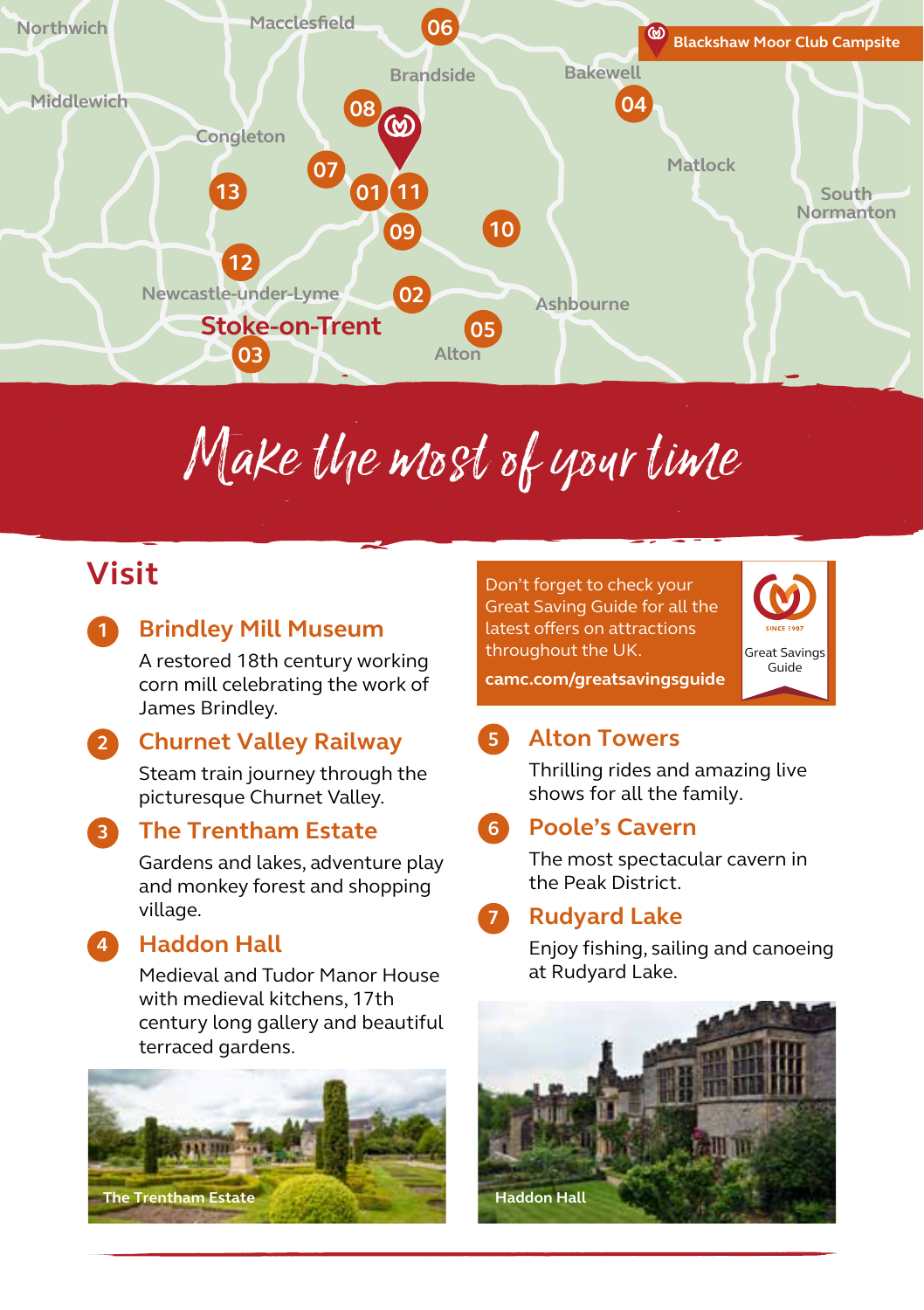

# **Walk**



### **The Roaches**

Enjoy panoramic scenery which, on a clear day, allows you to see much of Cheshire, Winter Hill in Lancashire and even Snowdon!

### **RSPB Coombes Valley 9**

Enjoy woodland walks and fascinating birdlife all year round.

# **Cycle**

### **Manifold Trail 10**

The route follows the disused Leek and Manifold Light Railway through the Manifold and Hamps Valleys from Waterhouses to Hulme End. The route is approximately 8 miles long and 16 miles return.



# **Explore**



### **Leek 11**

Traditional market town with a wealth of shops, cafés and tea rooms.

### **Brampton Park 12**

Lush park area offering gardens, a playground, a mini train ride, a small mammal exhibit and aviary.

### **National Trust, 13 Little Moreton Hall**

An iconic Tudor manor house, moat and manicured knot garden.